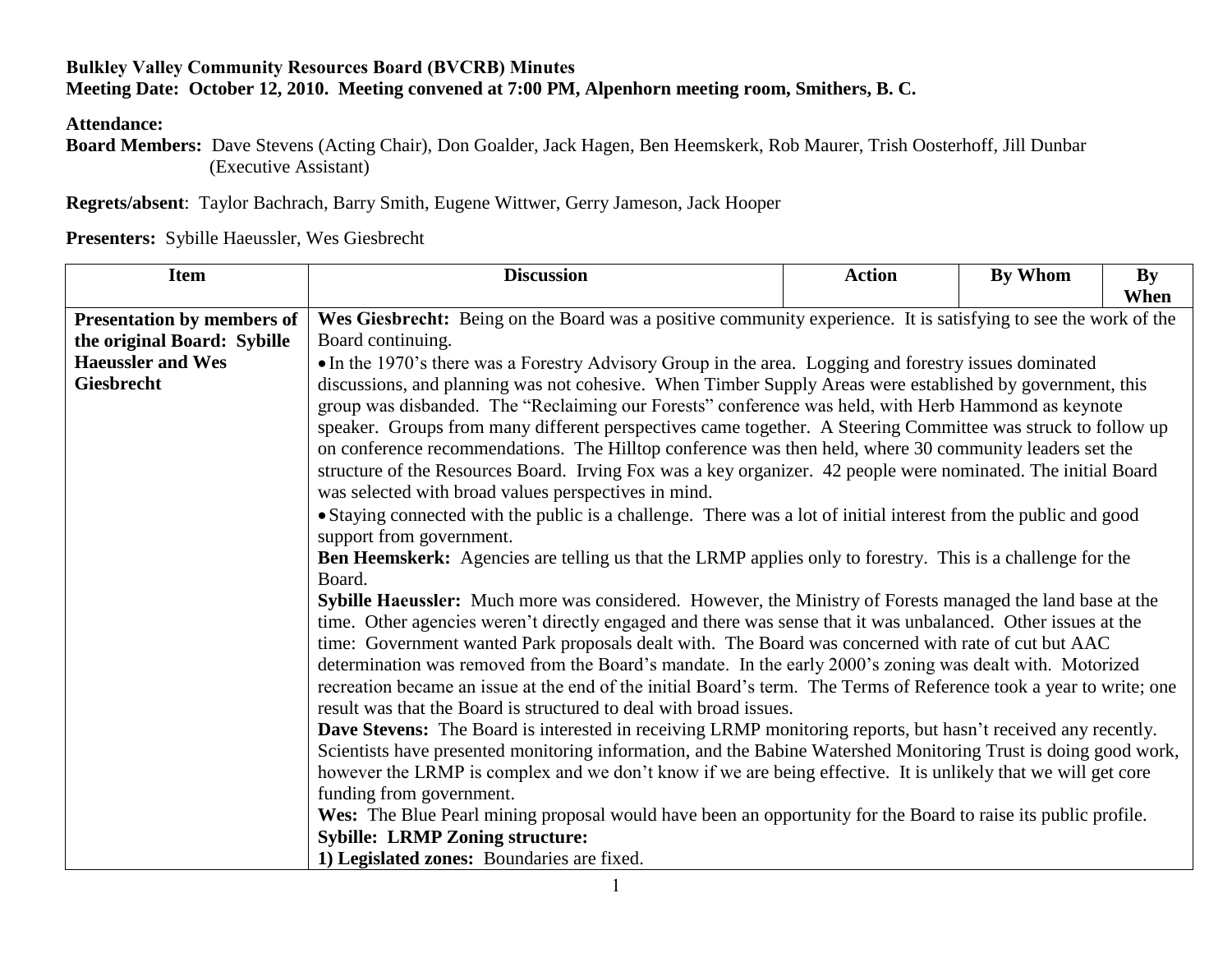| <b>Item</b>                     | <b>Discussion</b>                                                                                                                                                         | <b>Action</b>             | <b>By Whom</b> | <b>By</b>   |
|---------------------------------|---------------------------------------------------------------------------------------------------------------------------------------------------------------------------|---------------------------|----------------|-------------|
|                                 |                                                                                                                                                                           |                           |                | When        |
|                                 | 2) Strategies: Boundaries were meant to be flexible in order to achieve biodiversity, not in order to support                                                             |                           |                |             |
|                                 | development.                                                                                                                                                              |                           |                |             |
|                                 | i) Forest Ecosystem Network (FEN): Set up to manage for ecological values and biodiversity.                                                                               |                           |                |             |
|                                 | a) Core Ecosystems: Set up to protect old growth and forest interior conditions.                                                                                          |                           |                |             |
|                                 | b) Landscape Corridors: To connect landscape units, protect wildlife movement. Functional integrity was to<br>be maintained, therefore limited development might be okay. |                           |                |             |
|                                 | ii) Enhanced Forestry zone: Intent was that investment in forestry would compensate for loss of area to FEN.                                                              |                           |                |             |
|                                 | The government goal at the time was to have 12% of land base in protected areas but the Bulkley LRMP has less                                                             |                           |                |             |
|                                 | than that – this was a compromise so that the FEN's could be achieved.                                                                                                    |                           |                |             |
|                                 | This was largely a mapping exercise. These areas were never ground-truthed. There are errors, e.g. private                                                                |                           |                |             |
|                                 | property within Core Ecosystems.                                                                                                                                          |                           |                |             |
|                                 | Wes: If Core Ecosystems are being compromised it is a blow to the plan.                                                                                                   |                           |                |             |
|                                 | Dave: The Board and the Ministry of Forests are planning a workshop to bring these issues up for discussion.                                                              |                           |                |             |
| <b>Agenda review</b>            | Agenda for this meeting was reviewed.                                                                                                                                     | Accept agenda.            | <b>Board</b>   | <b>This</b> |
|                                 |                                                                                                                                                                           |                           | <b>Members</b> | meeting     |
| <b>Minutes of September 14,</b> | Minutes discussed.                                                                                                                                                        | <b>Review minutes of</b>  | <b>Board</b>   | <b>Next</b> |
| 2010                            | Minutes were not approved due to lack of quorum.                                                                                                                          | Sept 14, 2010.            | <b>Members</b> | meeting     |
| <b>Action items from the</b>    | 1. Send e-mail to all Board members asking for expressions                                                                                                                | Done.                     |                |             |
| September 14, 2010 minutes      | of interest in acting as Chair for 2010/2011.                                                                                                                             |                           |                |             |
|                                 | 2. Members confirm which subcommittees they are                                                                                                                           | On-going.                 |                |             |
|                                 | interested in.                                                                                                                                                            |                           |                |             |
|                                 | 3. Finalize and send JOP letter.                                                                                                                                          | Dave will review.         |                |             |
|                                 | 4. Prepare reply to McKnight referral.                                                                                                                                    | Done, letter sent.        |                |             |
|                                 | 5. Continue to participate in planning for "Revisiting the                                                                                                                | <b>On-going. Dave</b>     |                |             |
|                                 | Balance" workshop; provide feedback from Board to MoF.                                                                                                                    | and Ben met with          |                |             |
|                                 |                                                                                                                                                                           | <b>Glen Buhr of MoF.</b>  |                |             |
|                                 | 6. Schedule "LRMP 101" for an upcoming BVCRB                                                                                                                              | <b>Discuss later this</b> |                |             |
|                                 | meeting.                                                                                                                                                                  | meeting.                  |                |             |
|                                 | 7. Contact Gerry MacDougall re: LRMP minor updates.                                                                                                                       | Done, reply               |                |             |
|                                 |                                                                                                                                                                           | received. Board           |                |             |
|                                 |                                                                                                                                                                           | should send letter,       |                |             |
|                                 |                                                                                                                                                                           | with the amended          |                |             |
|                                 |                                                                                                                                                                           | <b>LRMP</b> attached, to  |                |             |
|                                 |                                                                                                                                                                           | <b>Bobby Love of</b>      |                |             |
|                                 |                                                                                                                                                                           | ILMB, asking what         |                |             |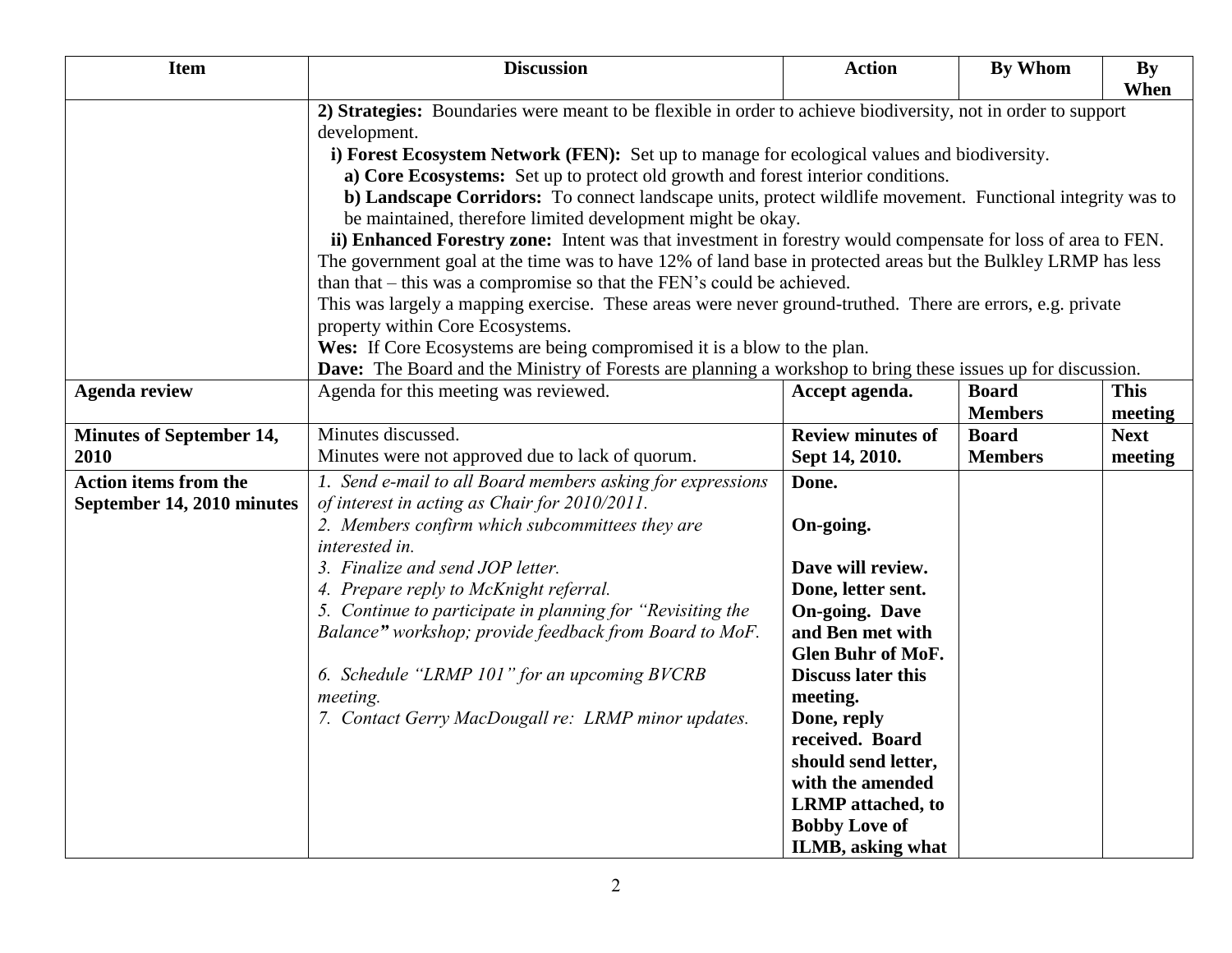| <b>Item</b>                                       | <b>Discussion</b>                                                                                                                                                                                                                                                                                                                                                                                                                                                                                                                                                                                                                                                                                                                                                                                                                                                                                                                                                                                                                                                                                                                                                                          | <b>Action</b>                                                                                                                          | <b>By Whom</b>                 | <b>By</b><br>When       |
|---------------------------------------------------|--------------------------------------------------------------------------------------------------------------------------------------------------------------------------------------------------------------------------------------------------------------------------------------------------------------------------------------------------------------------------------------------------------------------------------------------------------------------------------------------------------------------------------------------------------------------------------------------------------------------------------------------------------------------------------------------------------------------------------------------------------------------------------------------------------------------------------------------------------------------------------------------------------------------------------------------------------------------------------------------------------------------------------------------------------------------------------------------------------------------------------------------------------------------------------------------|----------------------------------------------------------------------------------------------------------------------------------------|--------------------------------|-------------------------|
|                                                   | 8. Reserve Alpenhorn meeting room for November and<br>December meetings.                                                                                                                                                                                                                                                                                                                                                                                                                                                                                                                                                                                                                                                                                                                                                                                                                                                                                                                                                                                                                                                                                                                   | the next step(s) are.<br>Done. Dave will<br>book another venue<br>as appropriate for<br>further meetings.                              |                                |                         |
| <b>Chair selection</b>                            | Board cannot select a chair this meeting as there is not a<br>quorum. Dave Stevens is interested in the position. Dave<br>will encourage full attendance for next meeting.                                                                                                                                                                                                                                                                                                                                                                                                                                                                                                                                                                                                                                                                                                                                                                                                                                                                                                                                                                                                                 | <b>Select Board Chair</b>                                                                                                              | <b>Board</b><br>members        | <b>Next</b><br>meeting. |
| Subcommittee<br>Reports/Issues/<br>Correspondence | 1. Recreation<br><b>RAMP funding: Discussion:</b> Deadline for the funding<br>proposal to the Mountain Equipment Co-op was missed.<br>The Vancouver Foundation may be a source of funds. The<br>recreation subcommittee could review funding proposals for<br>content prior to submission.<br>2. Mining and Energy Development<br><b>Rob Maurer:</b> No new mines. In the plan area there is a lot<br>of social pressure. Lots of exploration has gone on but there<br>will be considerable public review required in order to<br>develop new mines. First Nations consultation will be<br>important. Feasibility of developing a mine in a Core<br>Ecosystem may need to be answered.<br>3. Forestry, Range and Agriculture<br>Mountain Pine Beetle effects will need to be addressed in<br>the LRMP.<br><b>Dave:</b> Appurtenancy requirements are gone (i.e.<br>requirements that trees harvested in a region are processed in<br>that region). Companies from other regions could harvest<br>here when their timber supply falls.<br><b>Ben:</b> This is not being pursued because there would be<br>public opposition, but Ben will follow up with the local MoF<br>District Manager. | <b>Check with Jane</b><br>Lloyd-Smith of the<br><b>MoF</b> regarding<br>possibility of other<br>companies logging<br>in the plan area. | <b>Ben</b><br><b>Heemskerk</b> |                         |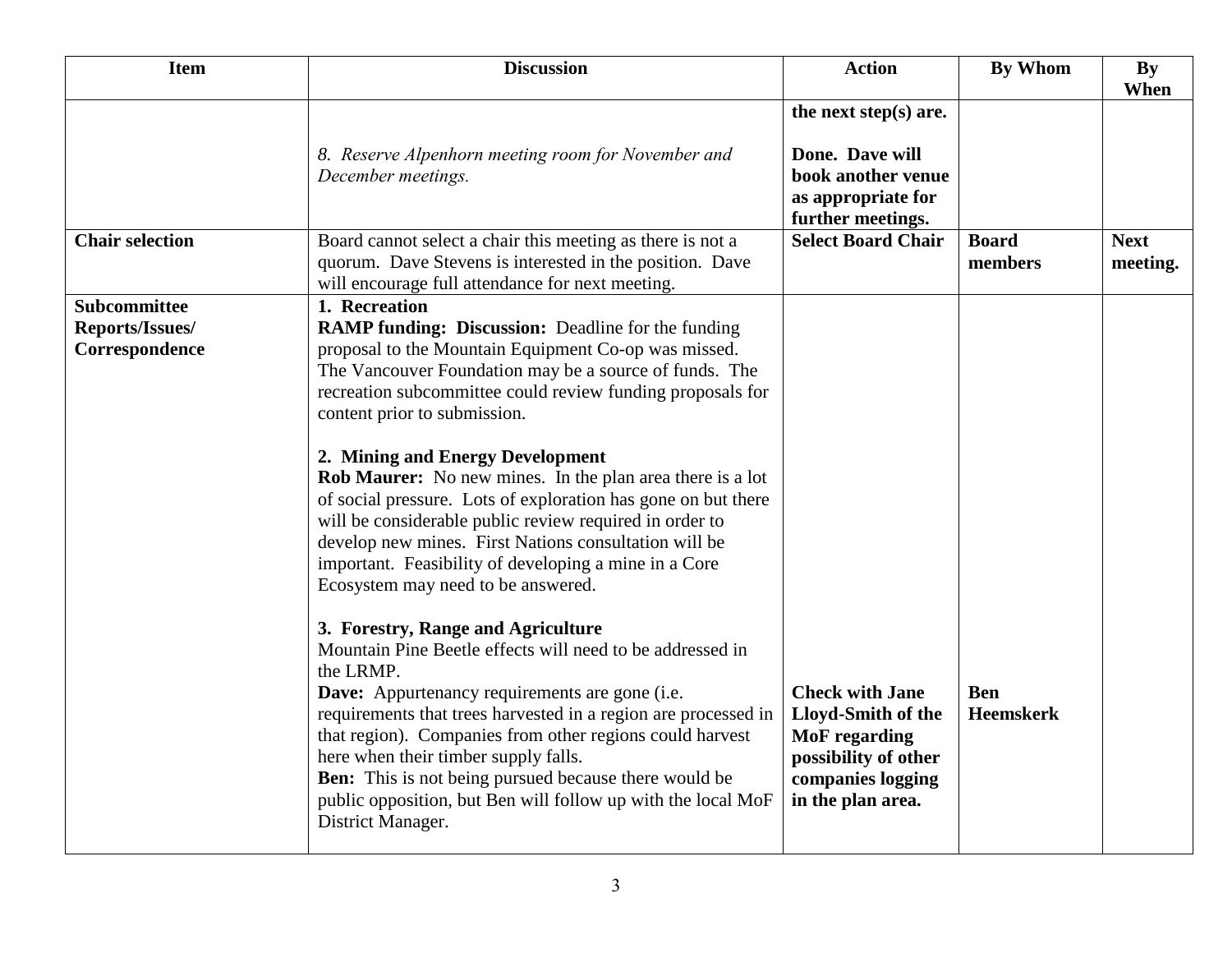| Item | <b>Discussion</b>                                                                                                                                                                                                                                                                                                                                      | <b>Action</b>                                                                                                           | <b>By Whom</b>                                                                       | By<br>When |
|------|--------------------------------------------------------------------------------------------------------------------------------------------------------------------------------------------------------------------------------------------------------------------------------------------------------------------------------------------------------|-------------------------------------------------------------------------------------------------------------------------|--------------------------------------------------------------------------------------|------------|
|      | <b>4. LWBC Referrals and Land Tenures</b><br>Referral 6408302 McKnight: Discussion: A subdivision<br>over this property has been advertised. This is in a Core<br>Ecosystem and should be investigated.                                                                                                                                                | <b>Check with Jason</b><br>Llewellyn at the<br><b>Regional District</b><br>for information<br>about the<br>subdivision. | <b>Dave Stevens</b>                                                                  |            |
|      | 5. Water and Fish:<br>No news.                                                                                                                                                                                                                                                                                                                         |                                                                                                                         |                                                                                      |            |
|      | 6. Monitoring and Land Use Plans<br>MoF LRMP workshop: "Revisiting the Balance":<br>Discussion:<br><b>Facilitator:</b> Tom Chamberlin was suggested as a possible<br>facilitator for the workshop.<br>Funding: Possible supporters in kind or financially are<br>Northwest Community College, Smithers Exploration<br>Group, PIR, and Harvey Tremblay. | <b>Contact these</b><br>groups about<br>supporting the<br>"Revisiting the<br><b>Balance</b> "<br>workshop.              | $PIR - Dave$<br><b>Stevens</b><br>$NWCC -$<br><b>Rob Maurer</b><br>$SEG - Rob$<br>M. |            |
|      | First Nations participation: David Dewitt from the<br>Wet'suwet'en may wish to participate.                                                                                                                                                                                                                                                            | <b>Contact David</b><br>Dewit about<br>participation in the<br><b>LRMP</b> workshop.                                    | <b>Dave Stevens</b>                                                                  |            |
|      | Feedback to MoF/Glen Buhr: An e-mail was sent to the<br>MoF. A response will be solicited.                                                                                                                                                                                                                                                             | Follow up with<br><b>Glen Buhr.</b>                                                                                     | <b>Dave Stevens</b>                                                                  |            |
|      | <b>Telkwa Caribou WHA Rationale and Order:</b><br>Rationale for the proposed Telkwa Caribou Wildlife Habitat<br>Area has been received from the Ministry of Environment.<br>Amending the WHA will impact PIR's cut. A<br>representative from the MoE should be invited to the next<br>BVCRB meeting to discuss.                                        | <b>Invite Rick Keim to</b><br><b>November BVCRB</b><br>meeting to discuss<br>the Telkwa<br>Caribou WHA.                 | <b>Dave Stevens</b>                                                                  |            |